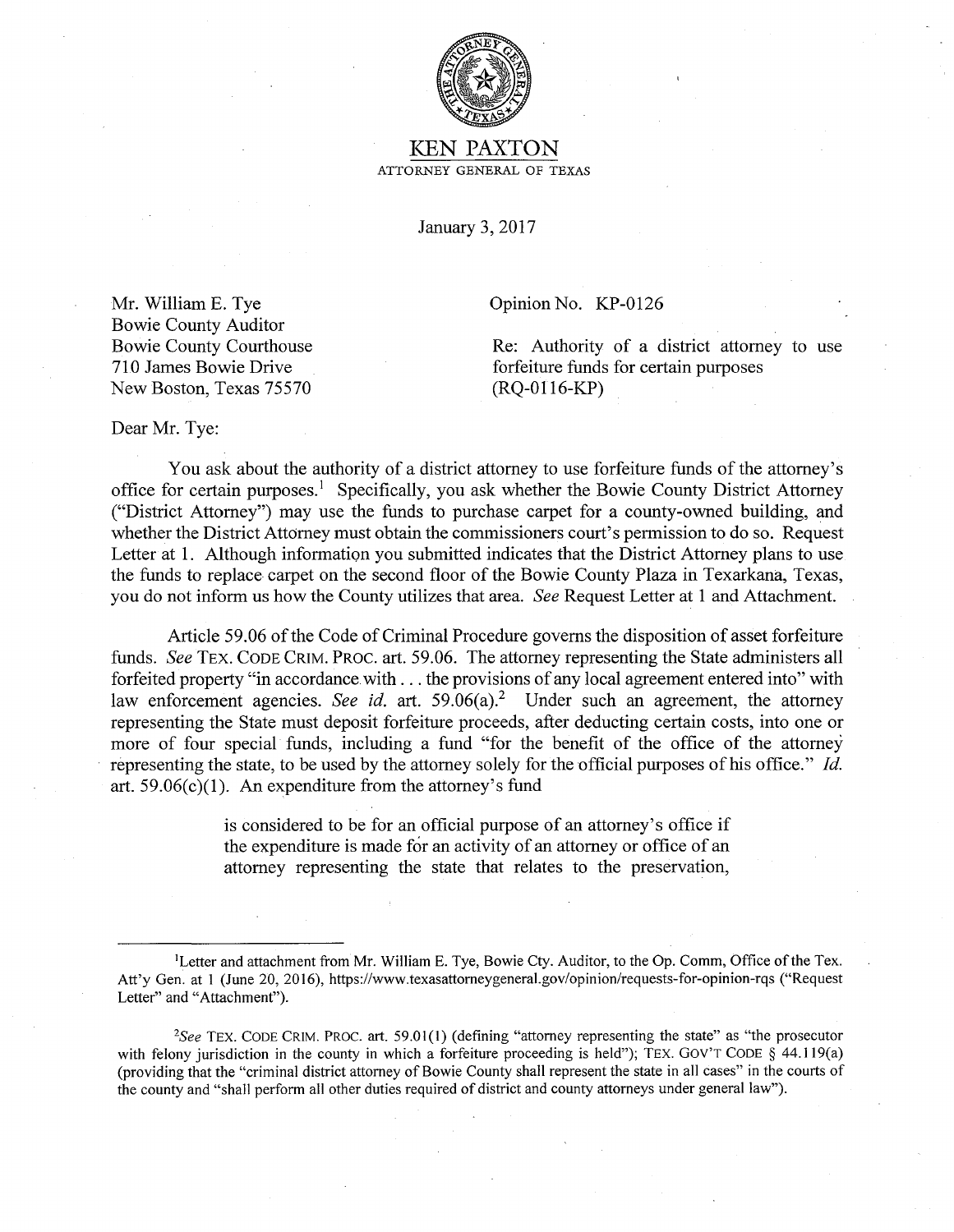enforcement, or administration of the laws of this state, including an expenditure made for:

> (7) facility costs, including ... remodeling and renovating, [and] maintenance . . . ;

*Id.* art. 59.06(d-4)(7). Whether a particular expenditure is authorized under article 59.06 is ultimately a question of fact that cannot be answered in an attorney general opinion. *See* Tex. Att'y Gen. Op. No. KP-0088 (2016) at 3-4. On particular facts, however, the purchase of carpet for a county building could be a permissible use of an attorney's forfeiture fund as remodeling and renovating facility costs to the extent that the expenditure relates to the official purposes of the attorney's office.

Article 59.06, subsection (d) authorizes the attorney representing the State to spend proceeds from the fund after submitting to the commissioners court a budget for the expenditure of the proceeds. *Id.* art. 59.06(d). Also, the attorney representing the State must account for specific expenditures in an annual audit performed by the commissioners court. *Id.* art.  $59.06(g)(1)$ . But article 59.06 requires an attorney representing the State to obtain the commissioners court's approval of an expenditure only when the attorney will not be a candidate for reelection under certain circumstances. *Id.* art. 59.06(d-1)(6). Subsection (d-1)(6) would not have been necessary if the attorney representing the State was required to obtain commissioners court approval in all circumstances. Accordingly, an attorney representing the State ordinarily need not seek permission from the commissioners court to expend funds for purposes otherwise authorized under article 59.06. *See In re Christus Santa Rosa Health Sys.,* 492 S.W.3d 276, 283 (Tex. 2016) (stating that courts "must not interpret the statute in a manner that renders any part of the statute meaningless or superfluous" (quotation marks omitted)); *cf.* Tex. Att'y Gen. Op. No. JM-313 (1985) at 13 (determining that a county attorney, district attorney, or criminal district attorney may expend from the "hot check" fund to purchase carpet without obtaining approval of commissioners court).

Nevertheless, the commissioners court has the duty and authority to provide and maintain the county courthouse and offices for county officials. TEX. Loc. Gov'T CoDE § 291.001; see also *In re El Paso Cty. Comm'rs Ct.*, 281 S.W.3d 16, 23–24 (Tex. App.—El Paso 2005, no pet.) (noting that the commissioners court is vested with broad discretion with respect to repairing and remodeling the courthouse). A county officer may not act in derogation of such authority vested in the commissioners court. *See* Tex. Att'y Gen. Op. No. KP-0111 (2016) at 4 (noting that just as a commissioners court may not usurp or unreasonably interfere with a county officer's core duties, a county official "may not frustrate the commissioners court in the performance of its responsibilities"). Accordingly, a district attorney may exercise authority to obtain carpet for areas of a county building only to the extent that doing so does not usurp or interfere with the county commissioners' authority with respect to county buildings. *See Dodson v. Marshall,* 118 S.W.2d 621, 623 (Tex. Civ. App.—Waco 1938, writ dism'd) (noting that a commissioners court has "at least implied authority to regulate the use [of county offices] within reasonable bounds").